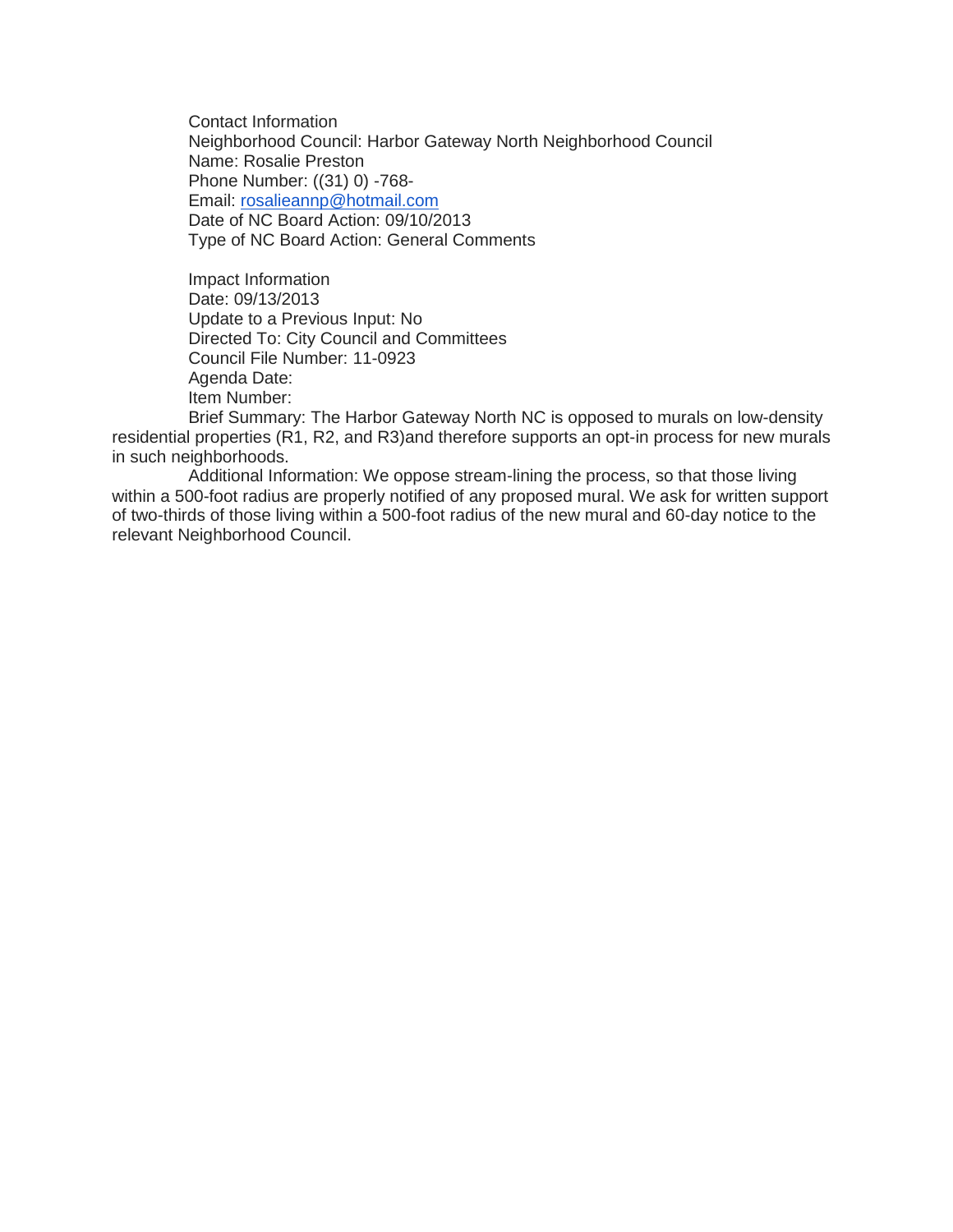## **Harbor Gateway North Neighborhood Council Board Meeting**

135<sup>th</sup> Street Auditorium, 801 W. 135<sup>th</sup> Street Tuesday, September 10, 2013

Present: Delores Allmond (Chairperson), Rosalie Preston (Recording Secretary), Neodros Bridgeforth (Corresponding Secretary), Adrian Valenzuela (District 2), Rey Paduani (District 3), Betty Hawkins (District 4), Llewyn Fowlkes (District 5), Marvin Bell (District 6), Rosario Rico (District 7), Donald Cook (Outreach Representative), and Gloria Christmas (At-Large Representative)

The meeting was called to order at 7:08 p.m.by Chair Delores Allmond. After the pledge of allegiance and a moment of silence, Delores reminded those present that two minutes is allowed for each speaker under public comment.

1) **Public Comment:** Vanessa Johnson, District 7 stakeholder, spoke about her experiences being an Air B & B host for a number of years, indicating that not only does the short-term rental money help her keep up maintenance on her home but that she gets to meet visitors from all over the world while the visitors in turn experience what life is actually like in South L.A. and not what is so often sensationalized in the media. Her concern is that now the hotel industry, with some Board members form the Silverlake Neighborhood Council, are seeking to ban such short-term rentals. She believes that there may need to be a change to a City ordinance to allow such rentals to continue.

 Octaviano Rios, Harbor Area representative for Mayor Eric Garcetti, introduced himself. The Mayor has been busy appointing new Commissioners. He is also holding office hours throughout the community and we will be notified when he comes to our area. Mr. Rios' area of responsibility is the entire Harbor area, including Harbor Gateway North, but excluding Watts. Pease let him know about community events which are planned. He can be reached at (213) 473-2388 o[r octaviano.rios@lacity.org](mailto:octaviano.rios@lacity.org)

 Joseph Martinez, LAUSD District 7 District Director for Dr. Richard Vladovic, introduced himself. He can assist with LAUSD-related issues at  $(213)$  241-6385.

**2) Approval of the August 13, 2013, Board minutes:** It was moved by Rosario Rico, seconded by Gloria Christmas, and passed 9-0-0 to approved the August 13 Board minutes as submitted.

**3) Treasurer's report:** In the absence of both Treasurer Joan Jacobs and second signatory Pamela Thornton, Recording Secretary Rosalie Preston reviewed the monthly expenditure report for August 2013, which includes all p-card purchases, demand warrant requests, and auto-deductions. A copy of the 2013- 2014 budget as revised on august 13, 2013, was also attached, as well as the HGNNC budget goals for the year. Neodros Bridgeforth moved, Marvin Bell seconded, and it was passed 9-0-0 to approve the Treasurer's report.

 **3a. Approval of \$1,000 to fund the October 31 Halloween Carnival prizes at the Rosecrans Recreation Center:** Recreation Center Director Mark Wilson said that he and the staff greatly appreciate the support which the HGNNC has provided the park in the past and welcome the support for this year's Halloween Carnival. He noted that the artificial turf for the new soccer field is being laid this week, with the soccer and baseball fields opening in early October. He also noted that he will not be present for the long-delayed grand re-opening as he is being re-assigned to the Westwood Recreation Center on September 23. Serena Fisk is the new assistant recreation director for Rosecrans Recreation Center. It was moved by Rosalie Preston, seconded by Neodros Bridgeforth, and passed 9-0-0 to approve up to \$1,000 to fund prizes for the October 31 Halloween Carnival at Rosecrans Recreation Center.

 **3b**. Approval of \$800 to support the Board Retreat at the Holiday Inn Torrance on Sat. October 12: Delores Allmond passed out copies of the hot lunch menu for the Holiday Inn Torrance, showing the price range for the chicken and pasta primavera meals. Therefore, Rosalie Preston moved to approve up to \$1,000 for the lunches for the Sat. October 12 Board retreat, Neodros Bridgeforth seconded the motion, and it was approved 8-1-0. Delores noted that the City Attorney must still approve the necessity for the Board to meet at the Hotel, which is located outside of the HGNNC boundaries.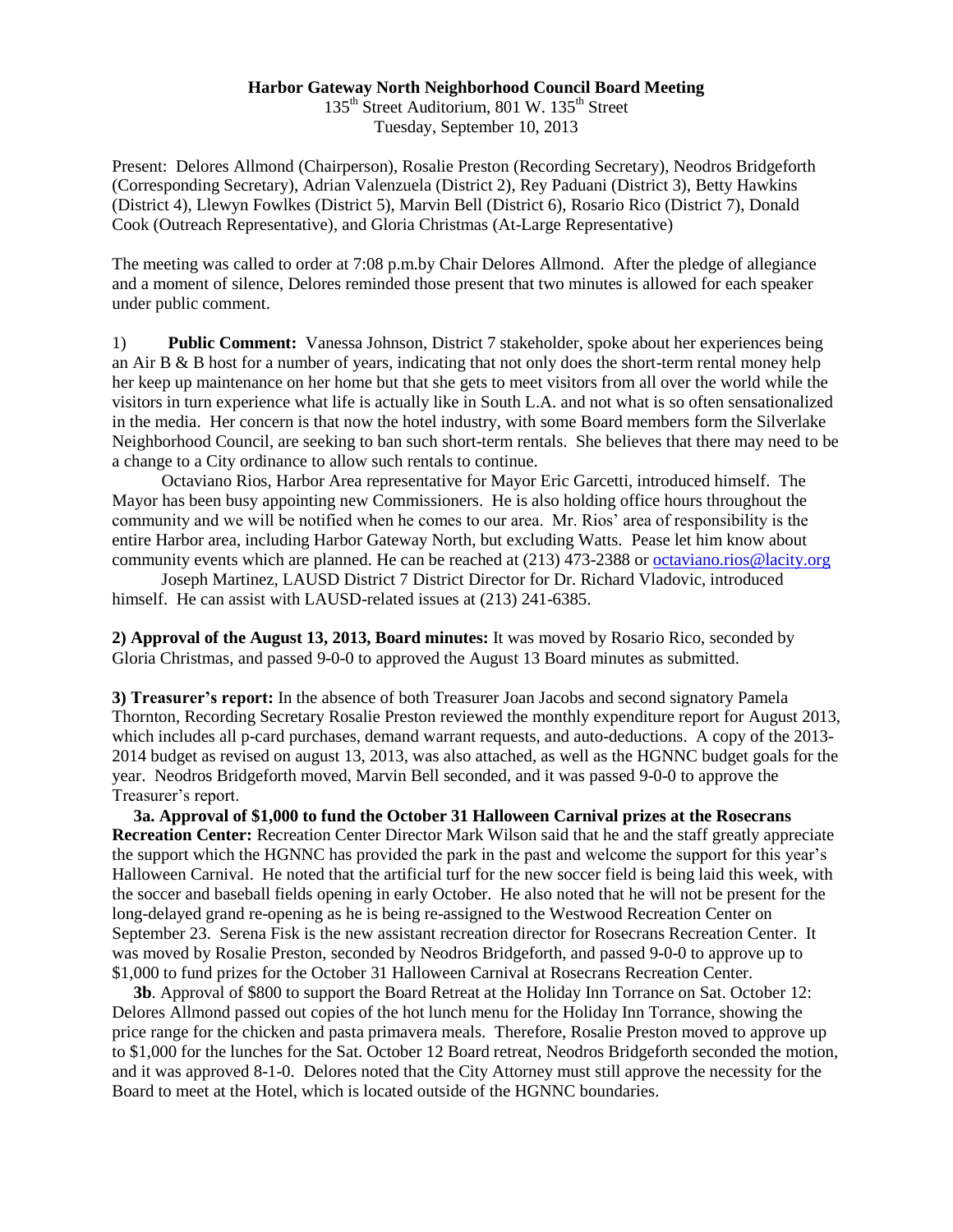**4)** Appointment of two Budget Representatives: Each Neighborhood Council is being asked to appoint their two Budget Representatives who will be the liaisons from the Regional Budget Advocates to the HGNNC. Budget Day will be held this fall, on a date to be determined. Joan Jacobs, Treasurer, and Jesus Escandon, District 7 stakeholder, had expressed interest in being appointed, however Jesus Escandon was not present, which concerned some of the Board members. It was moved by Neodros Bridgeforth and seconded by Rosalie Preston, to appoint Joan Jacobs and Jesus Escandon as the two Budget Representatives. However the motion failed on a vote of 5-4-0. Deborah Langhammer, District 3 stakeholder, then said she would be willing to represent the HGNNC in this position. It was then moved by Marvin Bell, seconded by Gloria Christmas, and passed 9-0-0 to appoint Joan Jacobs and Deborah Langhammer to be the HGNNC Budget Representatives.

## (Donald Cook entered the meeting at 7:58 p.m.)

**5) Board resolution on the need to hold the Sat. October 12 Board Retreat at a location outside of the HGNNC boundaries:** Delores Allmond read out the proposed Board resolution stating that . It was moved by Neodros Bridgeforth, seconded by Llewyn Fowlkes, and passed 10-0-0 to adopt the resolution on the need to hold the Sat. October 12 Board Retreat at the Holiday Inn Torrance, 19800 S. Vermont Avenue.

**6) Recommendation on a position from the PLU Committee on the mural ordinance (File No. 11- 0923):** The HGNNC Planning and Land Use Committee met on Sat. September 7 to review the status of the City's new mural ordinance which was passed by the City Council on September 5. It allows for murals to be erected on all buildings, after an approval process, except for lots that are improved with only one single-family residential structure and accessory structures. Several amendments were passed at the last minute, with conflicting language. Further details and resolution of the various amendments will take place at a joint meeting of the Arts, Parks, Health, Aging and River Committee and the Planning and Land Use Management Committee sometime in the next month. The HGNNC wishes to go on record as opposing murals within any low-density residential area. Therefore, it was moved by Neodros Bridgeforth, seconded by Donald Cook, and passed 7-0-3 to adopt the language of the draft letter and to send the letter and file a community impact statement on this issue.

**7) Recommendation on a position from the PLU Committee on the proposed Development Services Department (File No. 13-0046):** The HGNNC Planning and Land Use Committee recommended no further action because the letter sent on May 24, 2013, on the combining of the Planning Department and the Building and Safety Department still reflects the HGNNC position on this issue. Three Board members heard further comments on the newly named "Development Services Department" by Matrix Consulting. Their draft report will be ready by September 20, with the final report ready on October 4. The merger will take place in January 2014. The new Department will have over 1,000 employees, with over 800 of those coming from the Building and Safety Department. The HGNNC has concerns with the various streamlining measures being considered which may weaken oversight of new developments.

**8) Report on outreach to the Figueroa Corridor businesses and tour of HGNNC with Councilman Joe Buscaino:** On August 22 Delores Allmond and Rosalie Preston joined Councilman Joe Buscaino, his Economic Development and Planning Director Alison Becker, Field Deputy Daisy Ybarra, Field Deputy John Jones III, and Kokayi Kwa Jitihidi of South L.A. Power on a 50-minute van-tour of the HGNNC area, focusing on the Ralphs at  $120<sup>th</sup>$  and Vermont, the Metro bus layover issue outside the Ralphs along Vermont and south of the bus stop, the many objectionable uses along Main Street south of Imperial Highway and north of the 105 Freeway, the recycling center on the southwest corner of Figueroa Street and  $120<sup>th</sup>$  Street, and the potential for growth and job development along the Figueroa industrial corridor from El Segundo to Redondo Beach Blvd. Alison Becker will work on setting up a meeting with Metro to further discuss the bus layover issue and possible creation of a transit center north of the 105 Freeway. District 6 Representative Marvin Bell asked that he be included in further discussions of any Ralphs improvements and the Metro issue. District 3 Representative Rey Paduani and District 4 Representative Betty Hawkins would like to help plan the fall early morning breakfast meeting with businesses of the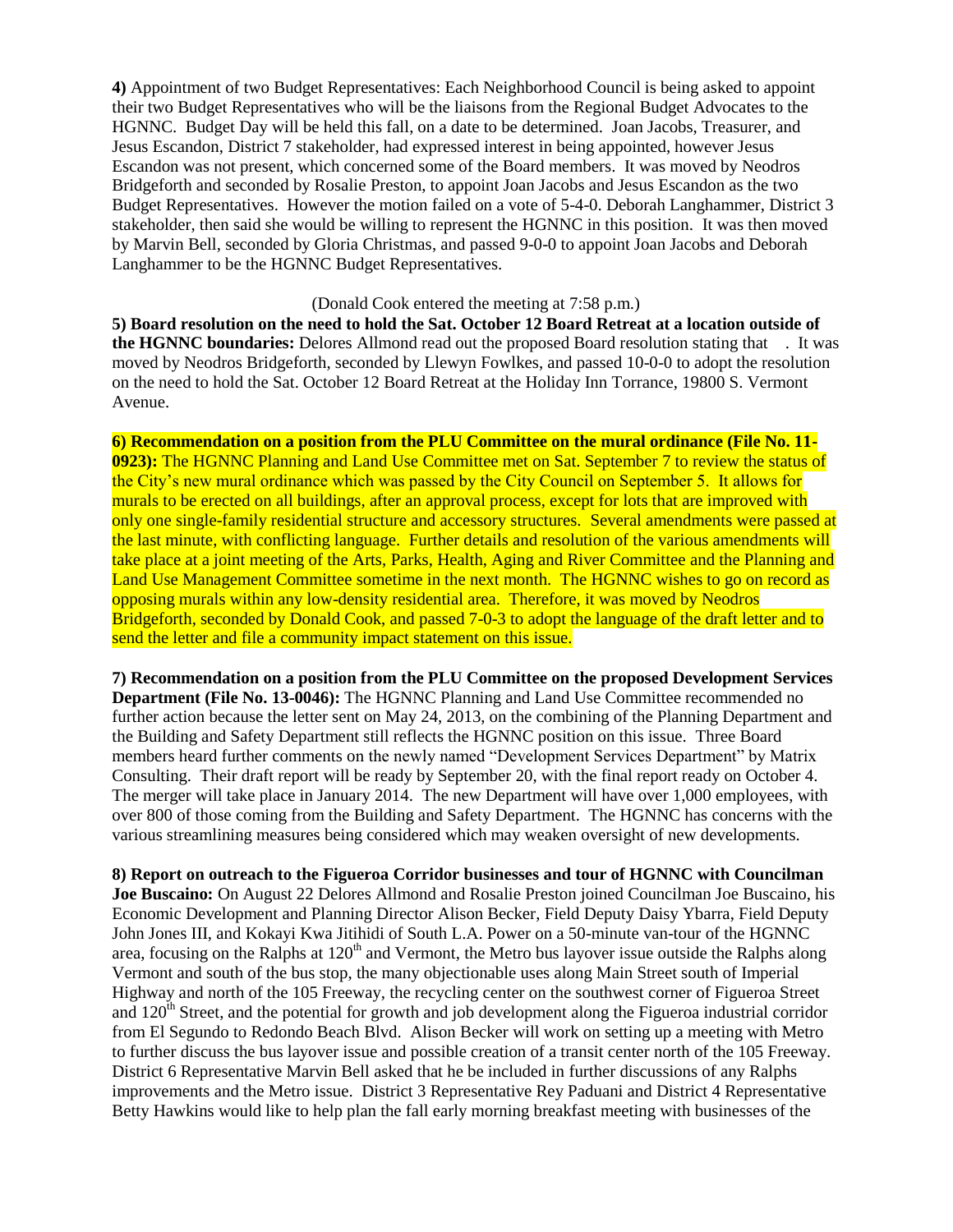industrial corridor, the Harbor City-Harbor Gateway Chamber of Commerce, Ana Dragin of Councilman Buscaino's office, the Mayor's office, and the HGNNC.

**9) Report on pothole blitz on Oct. 16 in the HGNNC – how to promote:** Mayor Eric Garcetti is working with the Bureau of Street Services on a city-wide pothole filling effort, with each Neighborhood Council area having crews work in their area on a specific day. For the HGNNC it will be Wed. October 16. The Bureau of Street Services asks that a list be prepared and sent to them in advance so they can assess the locations before the day of actual work. The HGNNC has some locations listed, will e-mail a request for others, and asks that each District Representative assess their area and call or e-mail in the exact locations of potholes by October 1.

**10) Appointment of three Board members to file official HGNNC Community Impact Statements:**  It was moved by Llewyn Fowlkes, seconded by Donald Cook, and passed 10-0-0 to appoint Pamela Thornton, Rosalie Preston, and Neodros Bridgeforth to be the Board members authorized to file any HGNNC Community Impact Statements.

**11) Assignment of the two HGNNC official parking passes for City Hall:** It was moved by Gloria Christmas, seconded by Neodros Bridgeforth, and passed 10-0-0 to assign the two HGNNC parking passes for City Hall hearings to Recording Secretary Rosalie Preston and District 5 stakeholder and Planning and Land Use Committee member Luetta Watson.

**12) Report on Harbor Alliance meeting of September 4:** The consultant from Matrix presented some information about the proposed new Development Services Department which will combine the Planning Department, Building and Safety Department, and sections of the Public Works, Fire, and Transportation Departments. The upcoming Town Hall with City Attorney Mike Feuer at Harbor College was discussed. Councilman Buscaino has been appointed to the Air Quality Management Control District.

**13) Announcements:** Marvin Bell reported on Operation Thumbs Down, a joint effort by the FBI and LAPD, which on August 29 arrested about 36 alleged members of the Rollin' 30's Harlem Crips on gang, drugs, and conspiracy charges in the area west of the USC campus. Marvin said that he is acquainted with some of the area residents who believe that the real reason for the arrests and confiscation of property, including homes, is to facilitate the USC takeover of additional properties in order to expand their campus.

 The Congress of Neighborhoods takes place on Saturday, September 28 at City Hall from 8 a.m. to 4 p.m. and all are invited. Besides workshops on affordable housing projects, disasterpreparedness, how to attract new businesses, and developing leadership skills, breakfast and lunch will be provided at no cost to attendees.

 City Attorney Mike Feuer will hold a Community Conversation on Thurs. October 3 from 6-7:30 p.m. to discuss how the City Attorney's office can improve the quality of life in your neighborhood. The event will be held in the Music Recital Hall Auditorium of Los Angeles Harbor College, 1111 Figueroa Place, Wilmington.

 The next South L.A. and Southeast L.A. Community Plans Working Group meeting will be Wed. September 18 at 6:30 p.m. at Council District 9 Constituent Services Center, 4301 S. Central Avenue, Los Angeles, CA 90011. The Community Plan Implementation Overlay for the Southeast L.A. Community Plan has just been released and can be viewed on-line.

The meeting was adjourned at 8:58 p.m.

Minutes taken by Rosalie Preston, Recording Secretary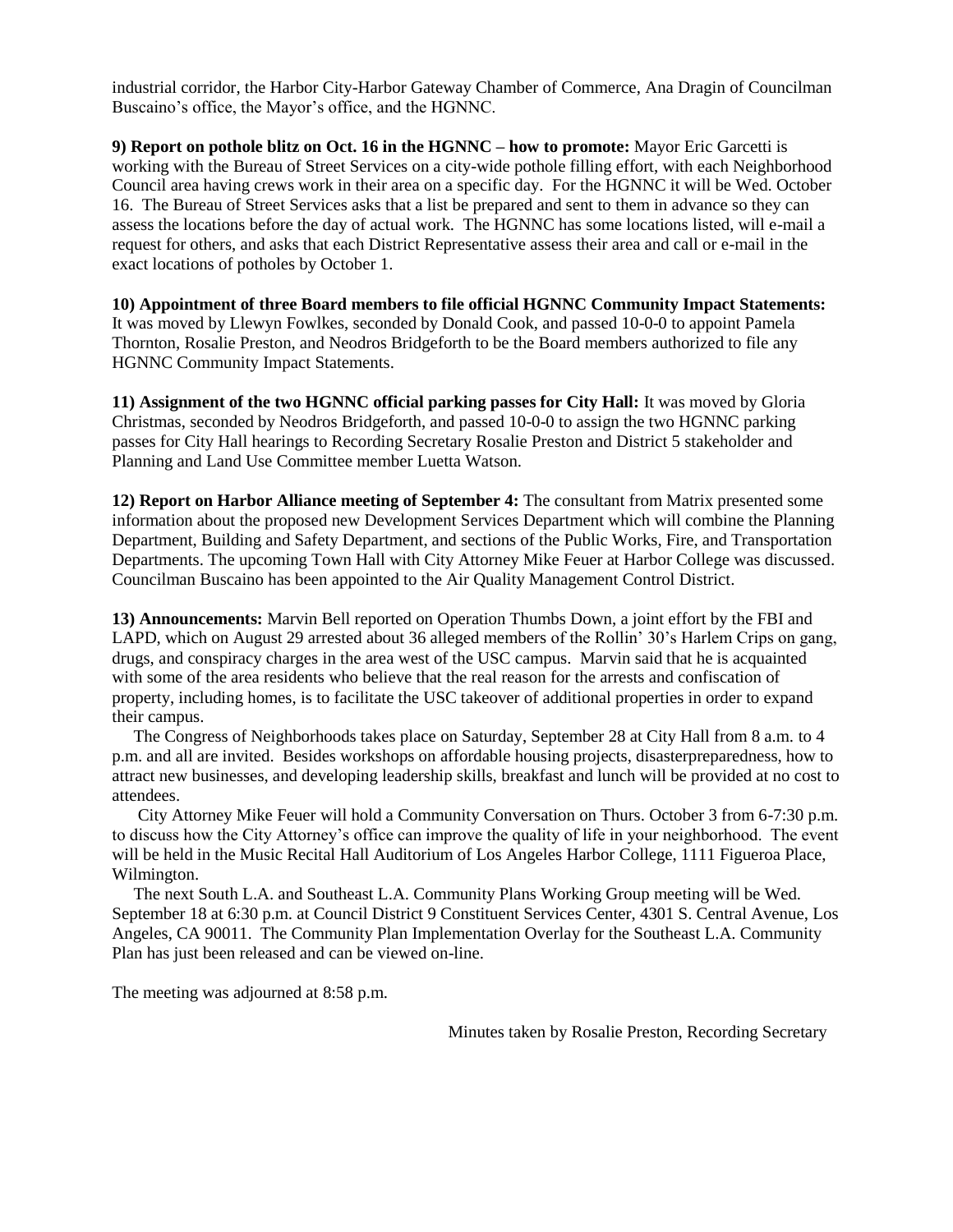Delores Allmond - Chairperson Pamela Thornton- Vice Chairperson **Rosalie Preston - Recording Secretary**  Neodros Bridgeforth - Corres. Secretary **Joan Jacobs- Treasurer**  Ramon Montoya - District 1 Rep. Adrian Valenzuela - District 2 Rep. Reynaldo Paduani - District 3 Rep. Betty Hawkins- District 4 Representative



Harbor Gateway North Neighborhood Council P.O. Box 3723 Gardena, CA 90247 (310) 768-3853 tel (310) 538-9654 fax www.harborgatewaynorth.org hgnnc@sbcglobal.net

September 12, 2013

Councilmember Jose Huizar Planning and Land Use Management Committee City Hall 200 N. Spring Street Los Angeles, CA 90012

Councilmember Mitch O'Farrell Arts, Parks, Health, Aging and River Committee City Hall 200 N. Spring Street Los Angeles, CA 90012

Re: Council File 11-0923 (Mural ordinance)

Dear Councilmembers Huizar and O'Farrell:

On September 10, 2013, our Board voted 7-0-3 to adopt the following recommendations in regards to the currently adopted City of Los Angeles mural ordinance and its various amendments:

- Support for an opt-in process for new murals in residential neighborhoods (R1, R2, and R3)
- **<sup>o</sup>**Opposition to any streamlining of the new mural approval process in residential neighborhoods (R1, R2, and R3)
- **o** Notice of new murals to property owners/residents living within a 500 foot radius of the proposed mural location
- Written support required from two-thirds of those stakeholders living within a 500 foot radius of the affected location

Llewyn Fowlkes- District 5 Rep. Marvin Bell - District 6 Rep. Rosario Rico - District 7 Rep. Mary Hinton -District 8 Rep. Deborah Lee -Community Org. Rep. Richard Lee - Youth Representative Donald Cook- At-Large Rep. Gloria Christmas- At-Large Rep.